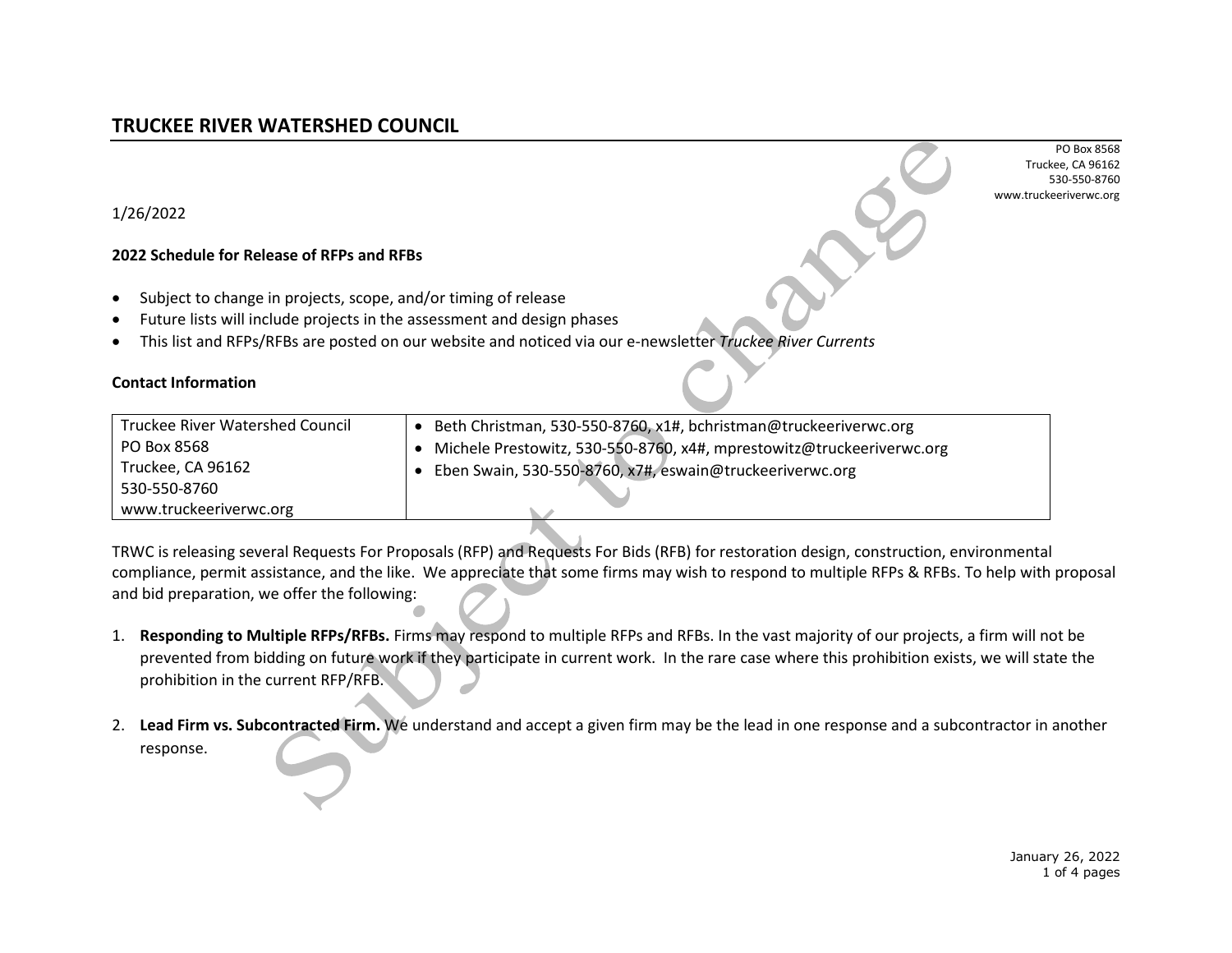- 3. **Respond to Each RFP/RFB.** Each of our projects has a unique combination of partners, stakeholders, funders, constraints, opportunities, and timelines. Due to the characteristics of each project, we purposely release separate RFPs/RFBs. Firms must submit a response to each RFP or RFB to be considered. While we appreciate that a firm might be able to offer efficiencies if we combined projects, the unique set of characteristics of each project prevent us from combining projects more than has already been done.
- 4. **Repeating Information Across Multiple Responses.** We understand and accept that information about the firm, its staff, past work, references, work approach, and the like may be repeated, perhaps even word for word, across multiple responses.

| Project                     | Scope                  | <b>Location &amp; General Description</b>            | <b>Release</b> | Contact                   |
|-----------------------------|------------------------|------------------------------------------------------|----------------|---------------------------|
|                             |                        |                                                      | Week of        |                           |
| Donner Lake Lagoon          | Construction -         | Location: Lagoon on east end of Donner Lake in       | 3/14/2022      | <b>Michele Prestowitz</b> |
|                             | 2022                   | Donner Memorial State Park                           |                |                           |
|                             |                        | Overview: Streambank stabilization and               |                |                           |
|                             |                        | improvements for recreational access. Install        |                |                           |
|                             |                        | articulated concrete mats, boulder bank              |                |                           |
|                             |                        | protection, gabions, willow fascines, cable steps,   |                |                           |
|                             |                        | revegetation.                                        |                |                           |
|                             |                        |                                                      |                |                           |
| <b>Boca Meadows</b><br>2022 | Construction -         | Location: Vicinity of east side Boca Reservoir       | 3/28/2022      | Beth Christman            |
|                             |                        | <b>Overview: Reconnect drainages across existing</b> |                |                           |
|                             |                        | road to restore meadow, decommission road.           |                |                           |
|                             |                        | May include new road segment to replace existing.    |                |                           |
|                             |                        |                                                      |                |                           |
| <b>Upper Lacey</b>          | Archaeology and        | Location: Upper Lacey Meadow, south of Webber        | 5/2/2022       | <b>Beth Christman</b>     |
| Meadow Pre-                 | <b>Biology Surveys</b> | Lake                                                 |                |                           |
| <b>Construction Surveys</b> |                        | Overview: 2022 Pre-construction surveys for          |                |                           |
|                             |                        | cultural and biological resources within the         |                |                           |
|                             |                        | footprint of the Upper Lacey Meadows restoration     |                |                           |
|                             |                        | project.                                             |                |                           |
|                             |                        |                                                      |                |                           |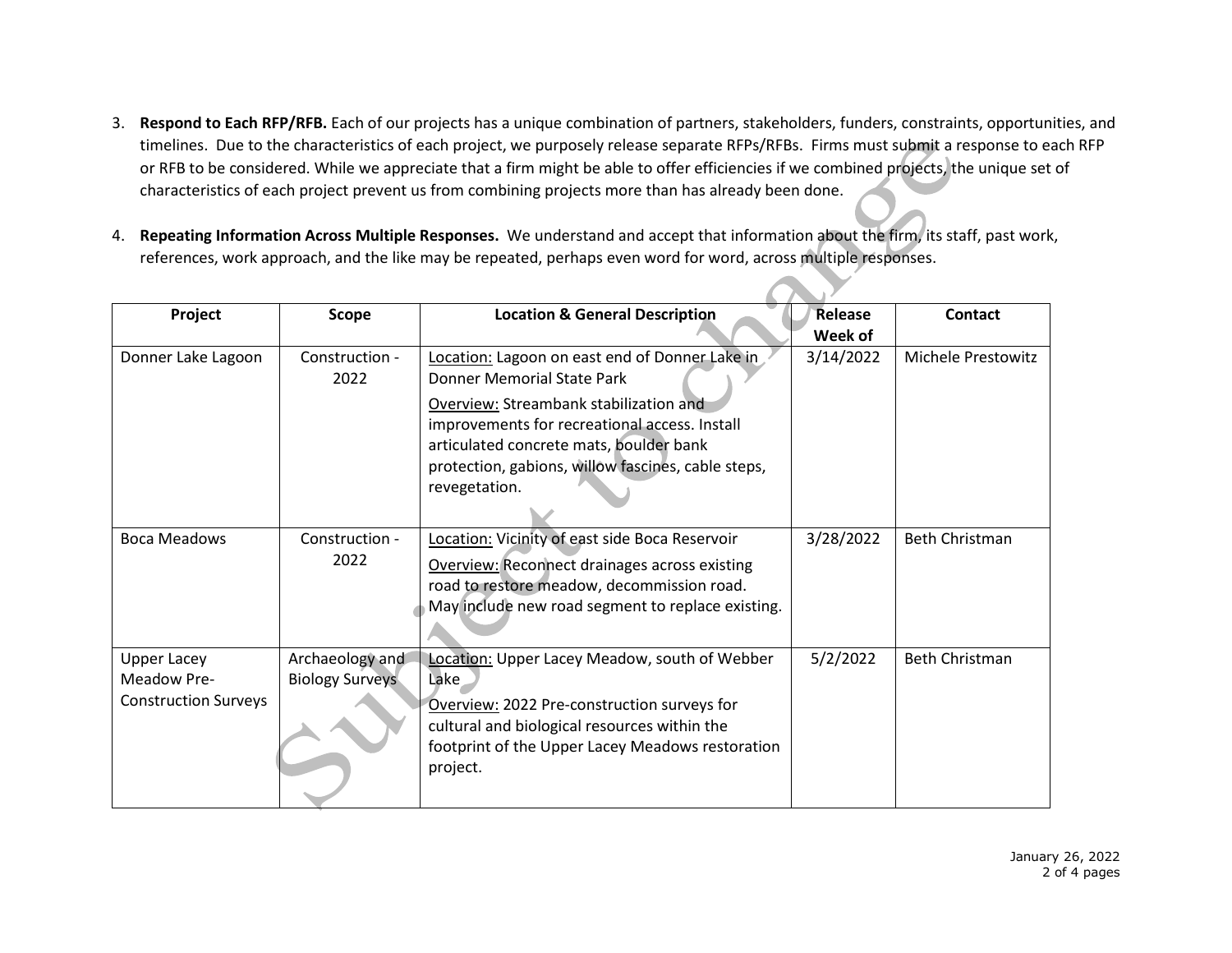| Lower Lacey Meadow              | Construction-<br>2023 (this is<br>correct) | Location: Lower Lacey Meadow, south of Webber<br>Lake<br>Overview: Meadow restoration. Work generally<br>consists of installation of log jams, willow debris<br>jams, grading. Will require instream work.                                                                                                                                                            | 5/30/2022 | <b>Beth Christman</b>     |
|---------------------------------|--------------------------------------------|-----------------------------------------------------------------------------------------------------------------------------------------------------------------------------------------------------------------------------------------------------------------------------------------------------------------------------------------------------------------------|-----------|---------------------------|
| Prosser Hill West<br>Meadow     | Construction -<br>2022                     | Location: Junction of Carpenter Valley Road and<br>Forest Service Road 89-33<br>Overview: Install drainage structures such as<br>rolling dips and culverts to restore hydrologic<br>function to a degraded meadow.                                                                                                                                                    | 5/30/2022 | <b>Beth Christman</b>     |
| Cold Creek                      | Construction -<br>2023                     | Location: Coldstream Canyon, vicinity of UPR<br>Crossing<br>Overview: Recreate floodplain terraces and<br>promote channel aggradation, increase<br>groundwater levels, establish riparian vegetation.<br>Channel fill, streambank excavation, boulder step-<br>pools, bio-technical measures such as root-wad<br>revetment and large scale wood/boulder<br>complexes. | 10/3/2022 | Eben Swain                |
| <b>Euer Valley</b>              | Construction -<br>2023                     | Location: South Prosser Creek in Tahoe Donner<br>Association.<br>Overview: Habitat restoration along 1/2 mile of<br>stream. Replace a failed culverted crossing with a<br>bridge span, construct 600 feet of boardwalk, road<br>drainage and grading improvements.                                                                                                    | 10/3/2022 | Eben Swain                |
| <b>Boca Unit</b><br>Restoration | Construction -<br>2023                     | Location: Truckee River (aka Horner's Corner, the<br>Loop, or Boca Unit) at I80 eastbound between<br>Overland Trail and Hirschdale Rd.                                                                                                                                                                                                                                | 10/3/2022 | <b>Michele Prestowitz</b> |